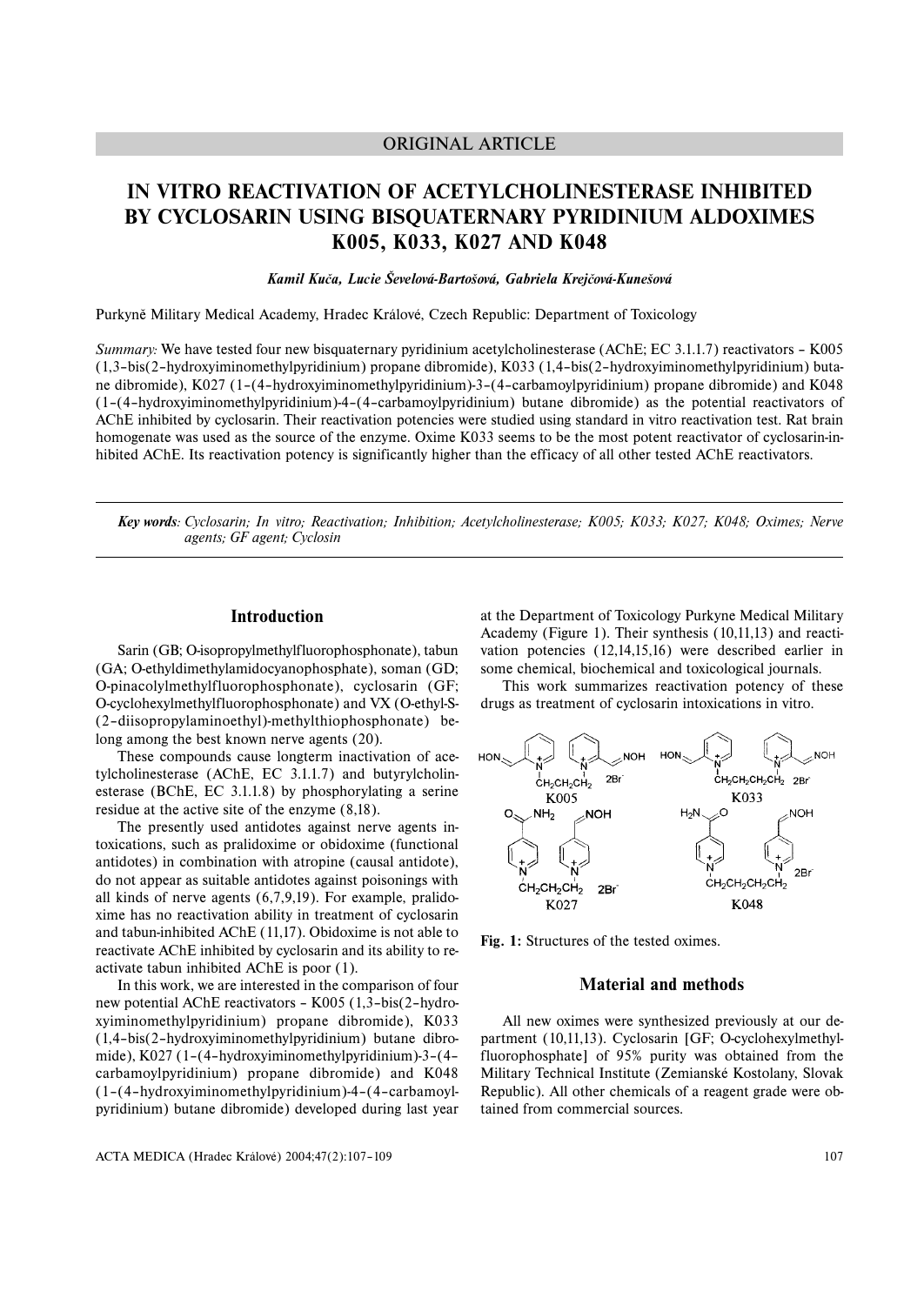Standard in vitro method was used for the evaluation of reactivation potencies of these new drugs (14,15). General conditions were taken as follows. Rat brain homogenate diluted in distilled water (10%, w/v) was used as a source of AChE. Measurement was taken at 25 °C, pH 8, and concentration of the AChE reactivators in the scale from 10–8 to  $10^{-2}$  M. The activity of AChE was determined by pH static titration of acetic acid released from acetylcholine iodide using the autotitrator (Copenhagen, Danmark).

#### **Results**

#### *Affinity to the acetylcholinesterase*

Values of the constant  $K_{DIS}$  characterizing the affinity of newly synthesized oximes to the intact AChE are shown in Table 1. As lower its value is as higher the affinity of tested oximes towards the AChE is. As indicated in the Table 1, oxime K005 has the lowest value of the constant  $K<sub>DIS</sub>$ . Due to this fact, its affinity towards the enzyme is the highest among all the tested oximes. Value of the affinity of the oxime K033 is comparable with that of oxime K005.

Tab. 1: Affinity of the tested oximes towards acetylcholinesterase.

| Oxime             | $K_{DIS}$ [µM] |  |
|-------------------|----------------|--|
| K <sub>005</sub>  | 53             |  |
| K <sub>0</sub> 33 | 65             |  |
| K027              | 5888           |  |
| K <sub>048</sub>  | 228            |  |

#### *Reactivation of the acetylcholinesterase*

Kinetics parameters (dissociation constant:  $K_R$  and rate constants:  $k_{\rm R}$  and  $k_{\rm r}$ ) shown in Table 2 characterize the ability of the new oximes to reactivate cyclosarin-inhibited AChE in vitro. We were not able to measure rate constants of the compounds K027 and K048, due to the very low ability of these oximes reactivate cyclosarin-inhibited AChE.

The values of the constant  $K_R$  characterizing the affinity of oximes to cyclosarin-inhibited AChE indicate that the affinity of the compound K005 to the enzyme-inhibitor complex is the highest in the comparison to all new oximes tested.

**Tab. 2:** Kinetic constants of the reactivation potency of tested oximes.

| Oxime            | $K_R$ [µM] | $k_R$ [min. <sup>-1</sup> ] | $k_r$ [M <sup>-1</sup> min. <sup>-1</sup> ] |
|------------------|------------|-----------------------------|---------------------------------------------|
| K <sub>005</sub> |            | 0.010                       | 2196                                        |
| K033             | 20         | 0.095                       | 4872                                        |
| K <sub>027</sub> |            |                             |                                             |
| K048             |            |                             |                                             |

 $(-)$  = not measurable values

The values of the constant  $k_r$  express the breakdown of the intermediate complex. The highest value of this con-

stant was obtained for oxime K033. The values of this constant decrease as follows:  $K033 > K005 > K027 = K048$ .

Oxime K033 has the highest bimolecular constant of reactivation  $(k_{\rm r})$  representing overall reactivation ability.

The potency of tested oximes to reactivate cyclosarin-inhibited AChE is demonstrated in Figure 2.

In the case of oxime K033, 46% reactivation of cyclosarin-inhibited AChE was obtained at the concentration 10–4 M. Maximal reactivation potency for the oxime K005 (9 %) was obtained at the same concentration of the reactivators. Oxime K048 reached the maximum reactivation potency 11 % at the concentration  $10^{-2}$  M. Unfortunately, this concentration is not suitable for human use. Oxime K027 was not able to reactivate AChE inhibited by cyclosarin. In the case of human relevant concentration  $[10^{-5}]$ , the percentage of reactivation of cyclosarin-inhibited AChE does not reach 30% regardless of the oxime used.

According to our evaluation of all kinetic constants and concentration-reactivation relationship, we can confirm that the best reactivator from the new oximes seems to be oxime K033.



**Fig. 2:** Concentration versus reactivity relationship of the tested oximes.

## **Discussion**

Thanks to the fact, that currently used AChE reactivators do not reactivate AChE inhibited by all kinds of nerve agents, searching for new AChE reactivator, which could reactivate AChE inhibited by more nerve agents, is needed. In our work, we have presented reactivation potency of new bisquaternary pyridinium AChE reactivators – K005, K033, K027 and K048 in cyclosarin intoxications. Although, this work presents just in vitro experiments our results are important because of the close relationship between in vitro and in vivo results (4,5).